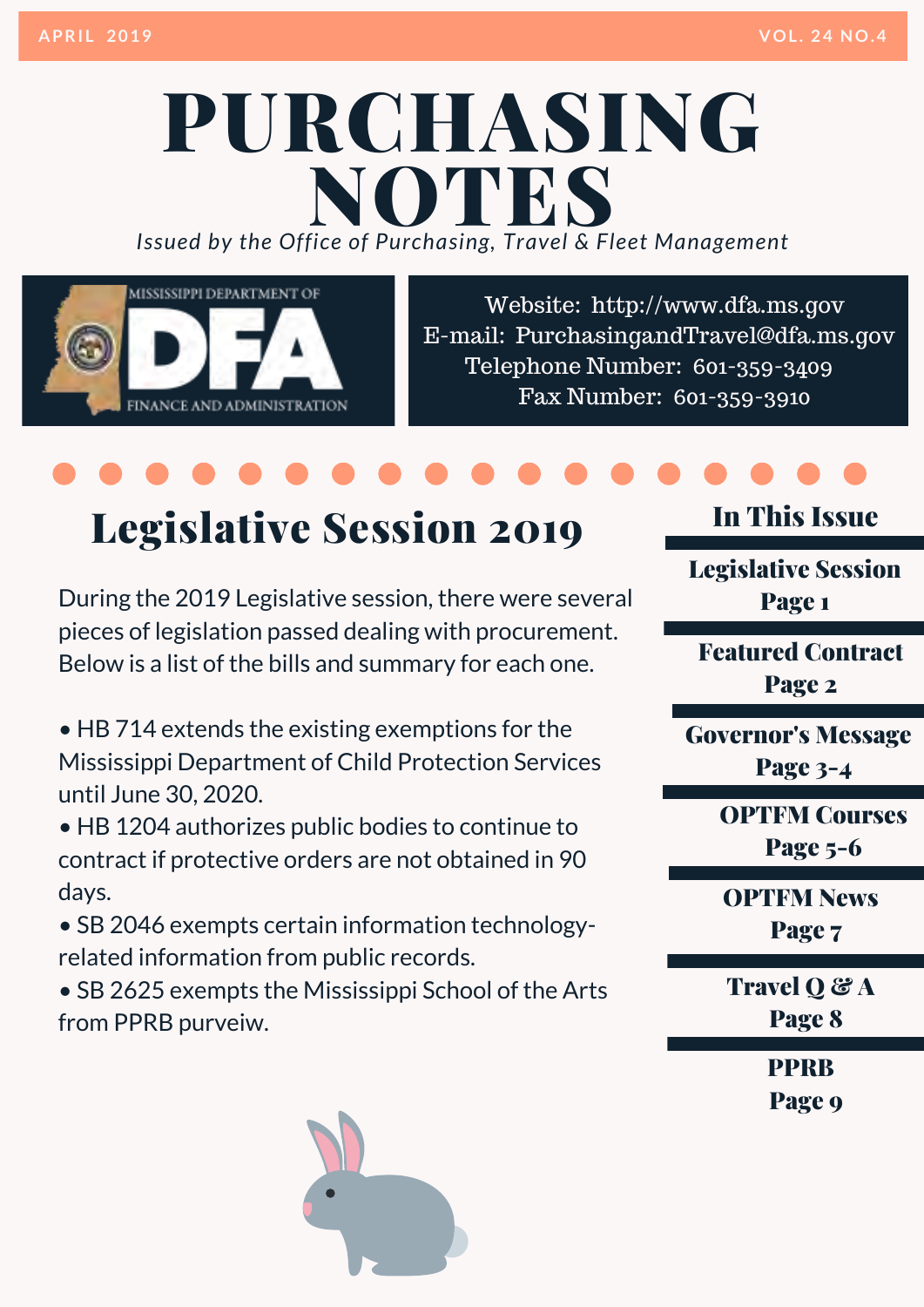### Featured Contract: Grounds Maintenance

**Commodity:** This negotiated State Contract Features Grounds Maintenance Equipment which includes Mowers, Landscape Equipment, Tractors, Golf Carts and Utility Vehicles.

**Type of contract:** Negotiated contract. This negotiated contract consists of four (4) main categories with a variety of items. State agencies and governing authorities may buy from any of the vendors listed in the product category from this contract. Agencies should contact multiple vendors on the contract and negotiate to get the best price. They may choose to purchase from any other vendor not on contract by following the purchasing procedures set forth in Section 31-7-13 (a), (b), or (c). The price shall not exceed the negotiated contract price. Not all of the contract vendors offer the same products, so it is important to check the vendors first for the specified items. This contract was developed to give the State agencies and governing authorities the best source of selection for their need. Dates of Contract: March 1, 2019 – February 29, 2020 **Vendors on Contract:** There are currently twenty-three (23) vendors who offer a variety of products mentioned above. To view a listing of all the contracts and the products being offered visit the following website: http://www.dfa.ms.gov/dfa-offices/purchasing-tavel-and-fleet-management /bureau-of-purchasing-and-contracting/negotiated-contracts/g-h-i/groundsmaintenance-equipment-tractors-landscape-maintenance-golf-maintenance-andgolf-carts-and-utility-transport-vehicles/ Contract Analyst: Christopher Statham Chrisopher.Statham@dfa.ms.gov

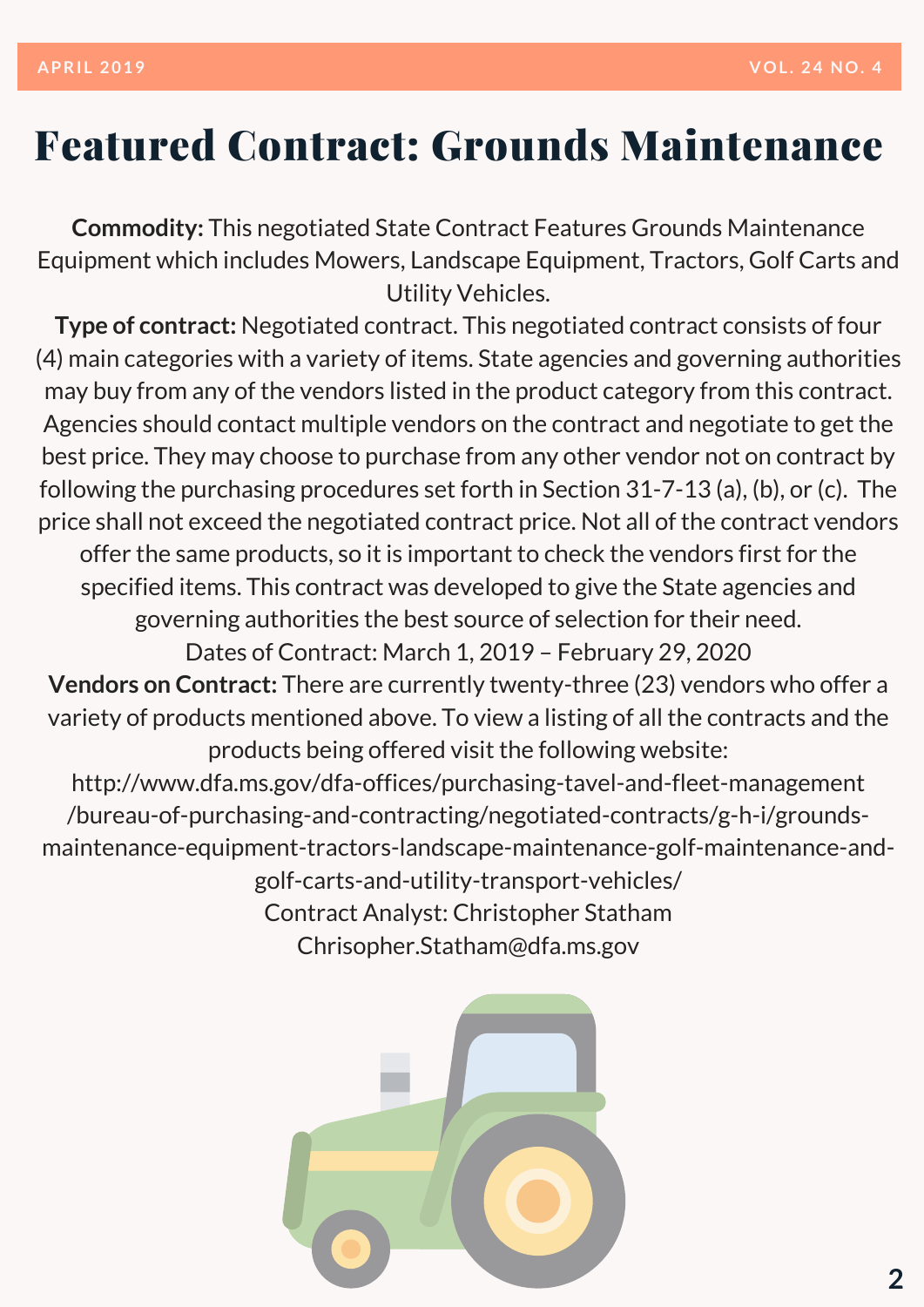**3** 



### **PHIL BRYANT GOVERNOR**

February 6, 2019

### Dear Friends:

Please make plans to participate in the 2019 Government Procurement Opportunities Conference and Trade Fair scheduled for May 14-15 at the Jackson Convention Complex.

This biennial event is sponsored by the Mississippi Development Authority and the Mississippi Procurement Technical Assistance Program, which is sponsored partially by federal, state and local government entities. The program helps connect small businesses to government contracting opportunities. This year's event will feature a welcome and networking reception May 14 and seminars, workshops, guest speakers and a trade fair May 15.

The conference is designed to build partnerships between government purchasing offices at the federal, state and local levels, the Department of Defense (DoD), commercial corporations and defense contractors. The 2019 conference will focus on the many subcontracting and procurement opportunities available through DoD and major defense contractors. The May 2017 conference attracted more than 400 business and government representatives and included nearly 80 government and commercial exhibitors. We are anticipating more than 400 participants to join us for this year's event in Jackson.

As we continue to make every effort to stimulate the growth and development of small businesses throughout Mississippi, I would like to encourage you to send a representative from your agency to share information regarding contracting opportunities. A limited number of exhibit booths are being offered to government agencies at no cost.

Invited U.S. government agencies and defense contractors include: Army, Air Force and Navy installations, Small Business Administration, Army Corp of Engineers, Department of Veteran Affairs, Lockheed Martin, Boeing Company, Northrop Grumman, L3 Vertex and NASA. Approximately 60 Mississippi state purchasing offices have been invited to participate as exhibitors. Commercial invitees include Entergy, Chevron, MGM Mirage (Beau Rivage), Mississippi Power Company and Entergy.

For conference registration and further information, please visit the Mississippi PTAC website at www.mscpc.com or https://bit.ly/2Hvo4dh.

Sincerely ryart

Phil Bryant Governor

STATE OF MISSISSIPPI . OFFICE OF THE GOVERNOR POST OFFICE BOX 139 · JACKSON, MISSISSIPPI 39205 · TELEPHONE: (601) 359-3150 · FAX: (601) 359-3741 · www.governorbryant.com

.................................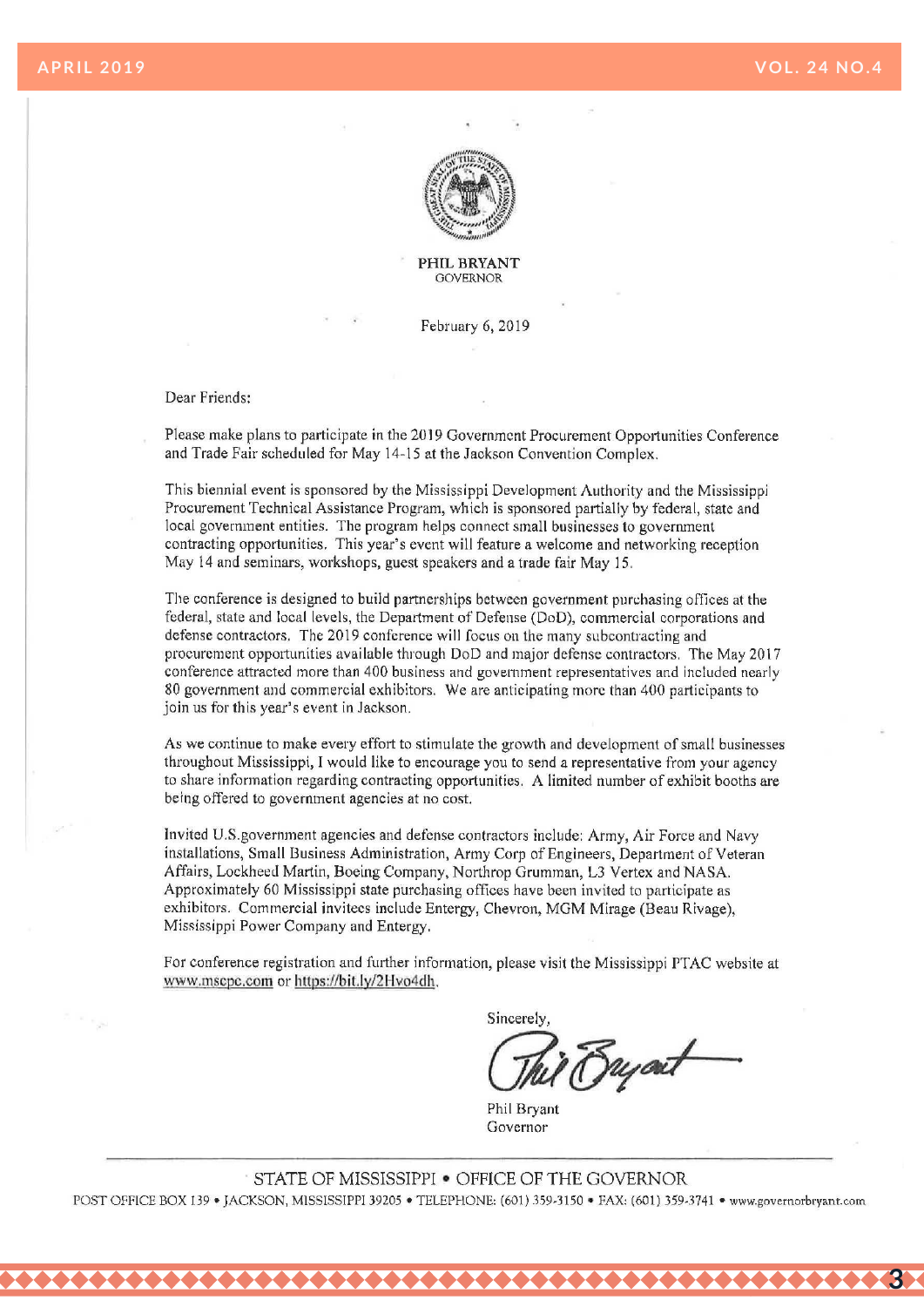# $\cdot$  2019 **PROCUREMENT OPPORTUNITIES** CONFERENC

GOVERNMEN

## MAY 14-15, 2019

MSCPC

W W W

**Jackson Convention Complex** 105 E Pascagoula St, Jackson, MS 39201

Federal, state, local and other agencies will be on site for this event. For more information, please call Joycie Lenoir at 601-359-2904 or ilenoir@mississippi.org or visit www.mscpc.com.



MISSISSIPPI PROCUREMENT **TECHNICAL ASSISTANCE PROGRAM** 

N

600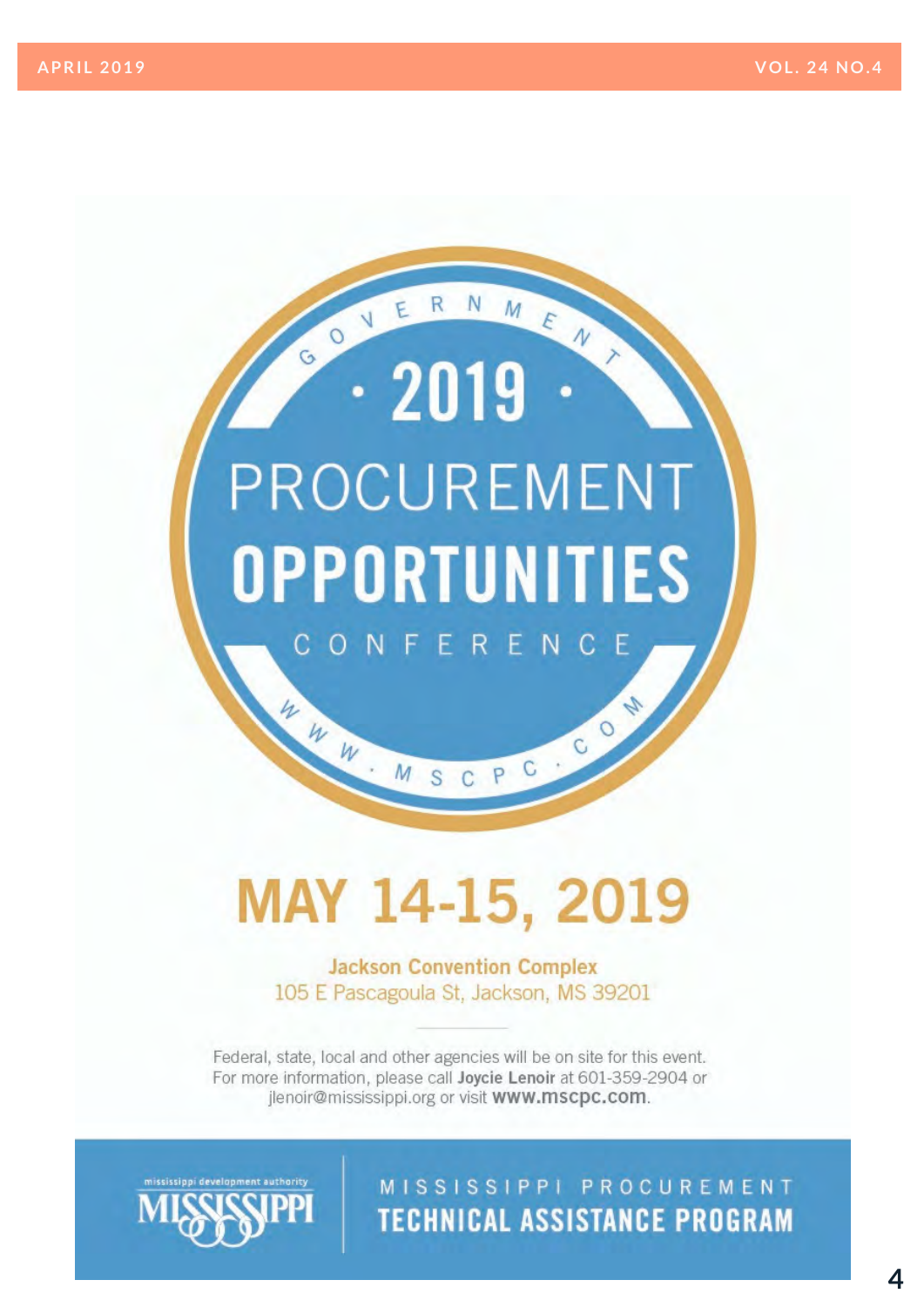# OPTEM COURSES Upcoming CMPA Class MAY 21-23,2019



# July 31-Aug 1, 2019

If you are interested in taking the CMPA or Fleet Manager [Certification course, please visit the link: http://www.dfa.ms.gov](http://www.dfa.ms.gov/dfa-offices/purchasing-travel-and-fleet-management/bureau-of-marketing-travel-and-card-programs/cmpa-training/)  /dfa-offices/purchasing-travel-and-fleet-management/bureauof-marketing-travel-and-card-programs/cmpa-training/ for detailed instructions.

## Upcoming Fleet Certification Class

May 14, 2019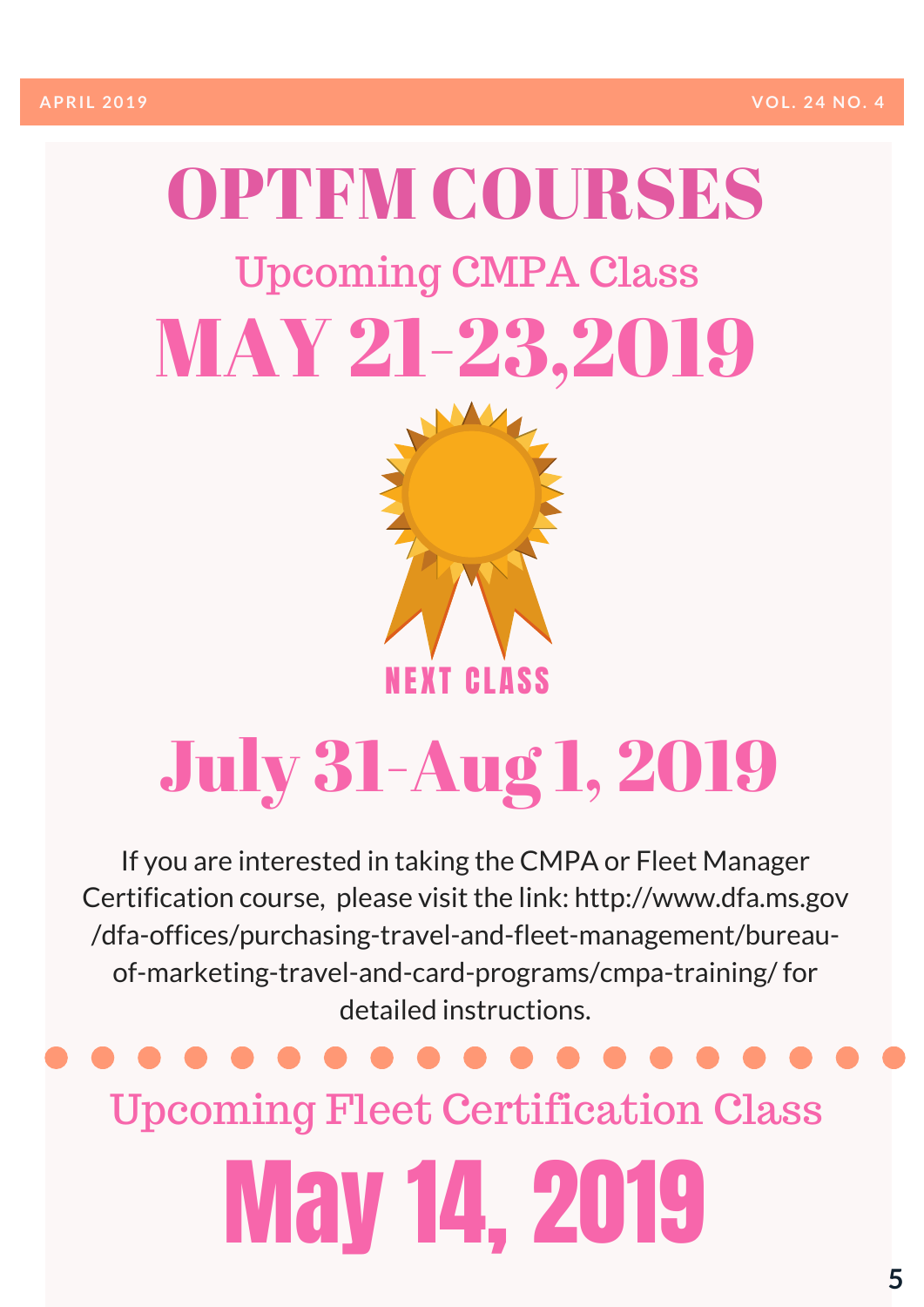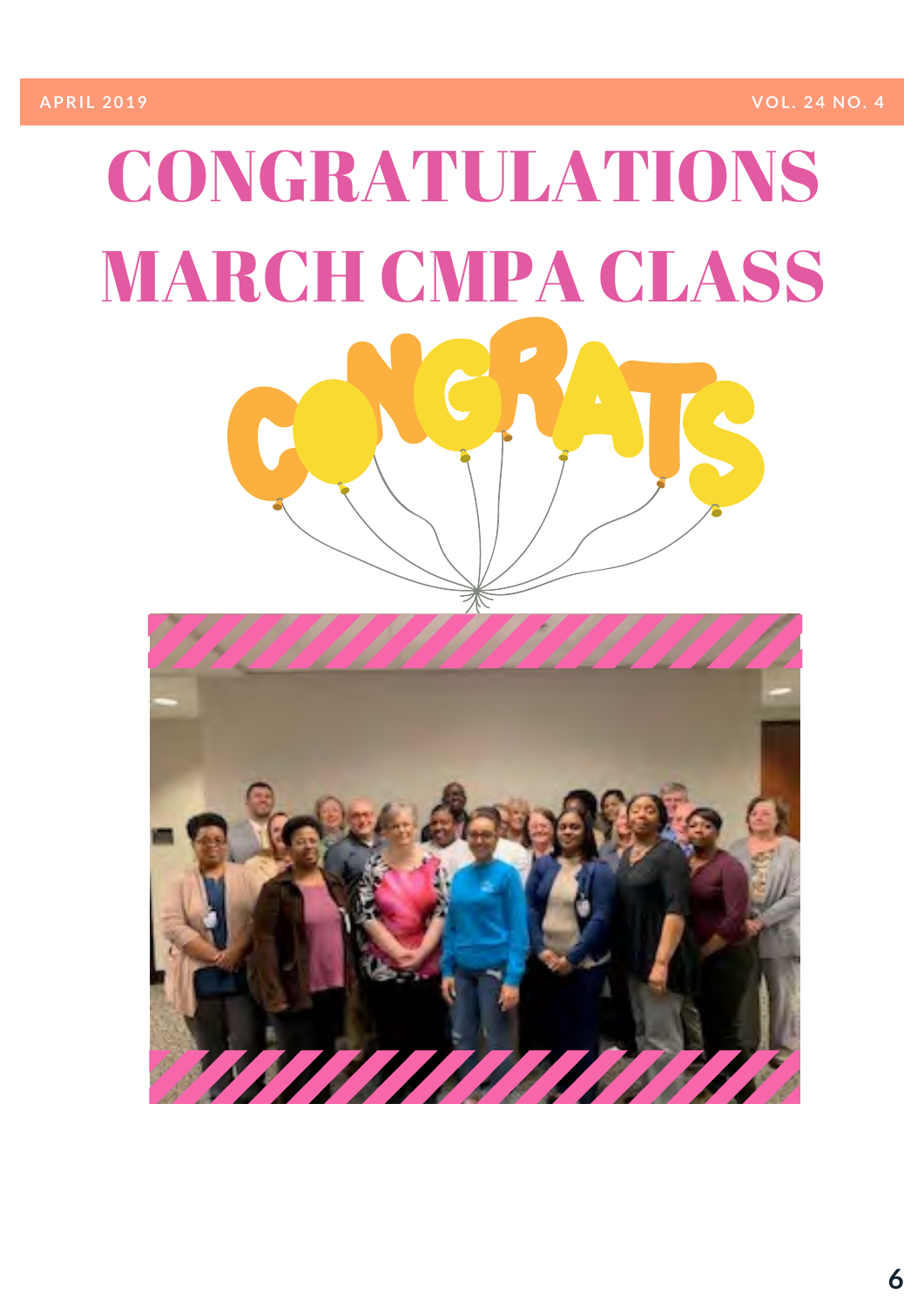# OPTFM NEWS CONGRATULATIONS

**The Bureau of Marketing, Travel and Card Programs is pleased to announce that Yolanda Thurman is now the Procurement Card Administrator for the State of Mississippi. Any questions or documentation regarding your procurement card should be addressed to her at 601-359-2016 or yolanda.thurman@dfa.ms.gov**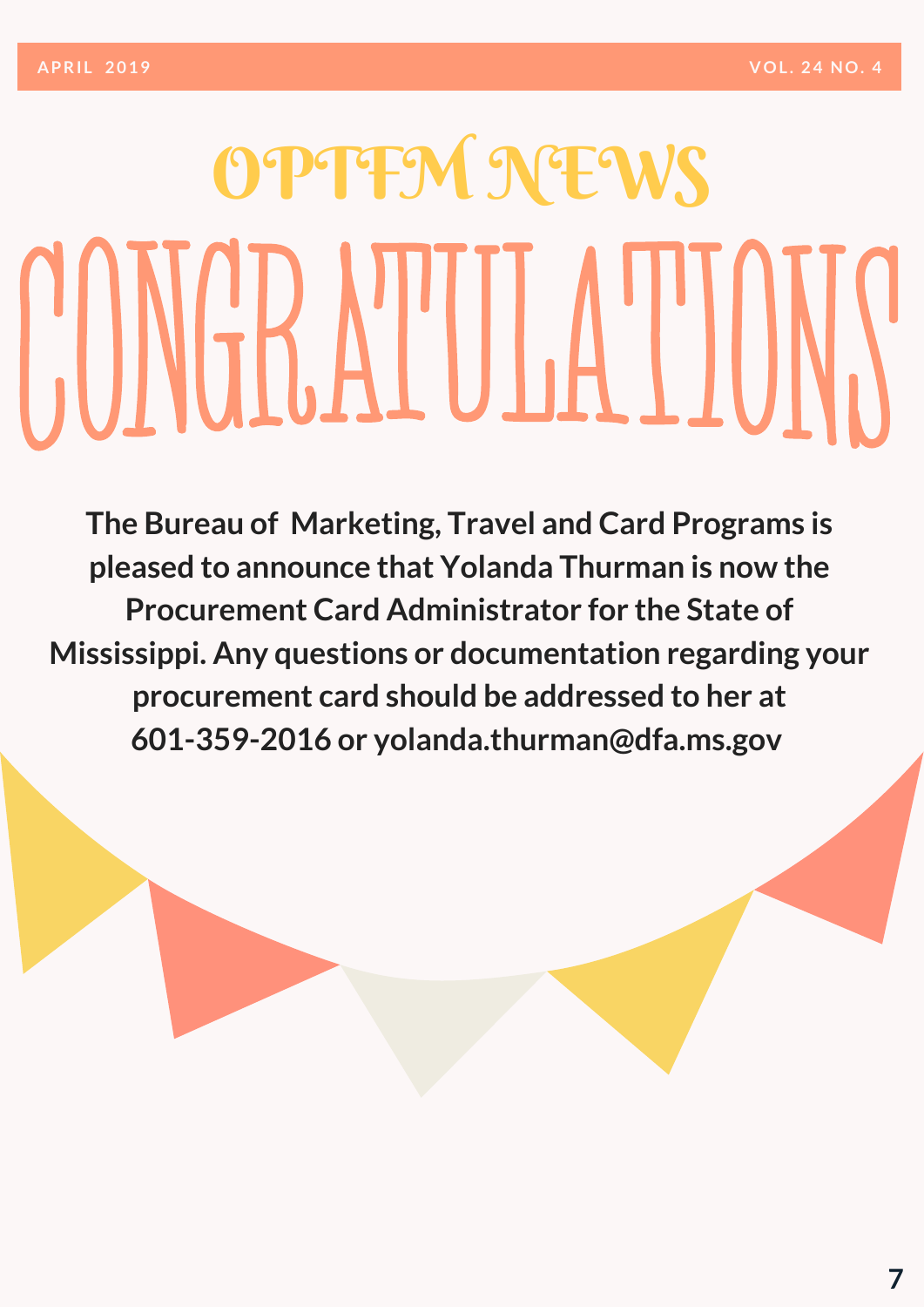# Travel Q&A

### **Q. How many miles must I travel to be reimbursed for lodging and mileage?**

A. An employee is not in travel status and shall not receive lodging or meal reimbursement while at his Official Duty Station. Entities determine when an employee is in travel status. There are no regulations set by DFA determining how many miles one must travel to be eligible for meal reimbursement or lodging reimbursement (Page 8 Section N of State Travel Manual)

### **Q. I am a state employee and I have traveled to a meeting within MS state lines, I did not stay overnight, can I be reimbursed for my breakfast, lunch and/or dinner?**

A. Pursuant to the Internal Revenue Service, any reimbursement of meal expenses for travel not including an overnight stay is considered non-deductible compensation and therefore taxable to the traveler. Entities have the discretion to determine if taxable meal reimbursements will be paid. Certain travelers within an agency may be paid taxable meals, while others are not. (Page 35 of State Travel Manual)

All taxable meals are handled through SPAHRS. Prior to the processing of these meals, tax records must be entered into SPAHRS for the traveler. This is very important for travelers who do not receive other payments from SPAHRS, such as Board members. Taxable meals are entered directly on the SPAHRS Travel Voucher screen or are recorded on a time sheet using the TXMEA earnings code for in-state travel and TXOML for out-of-state travel. These payments are reported on the traveler's W-2 as wages ( Sub-Section 19.20.30 of MAAPP Manual)

### **\$ UMB Rebate Checks \$**

As a benefit of utilizing a procurement and/or a travel card as a part of the State Procurement Card Program, each entity is eligible to receive a rebate based off the entity's spend for that current fiscal year. Rebates began going out mid March and will continue into May.

**Please feel free to contact Candice Hay or Yolanda Thurman if you have any questions about your rebate check or any other procurement and/or travel card related issues at 601-359-3409.**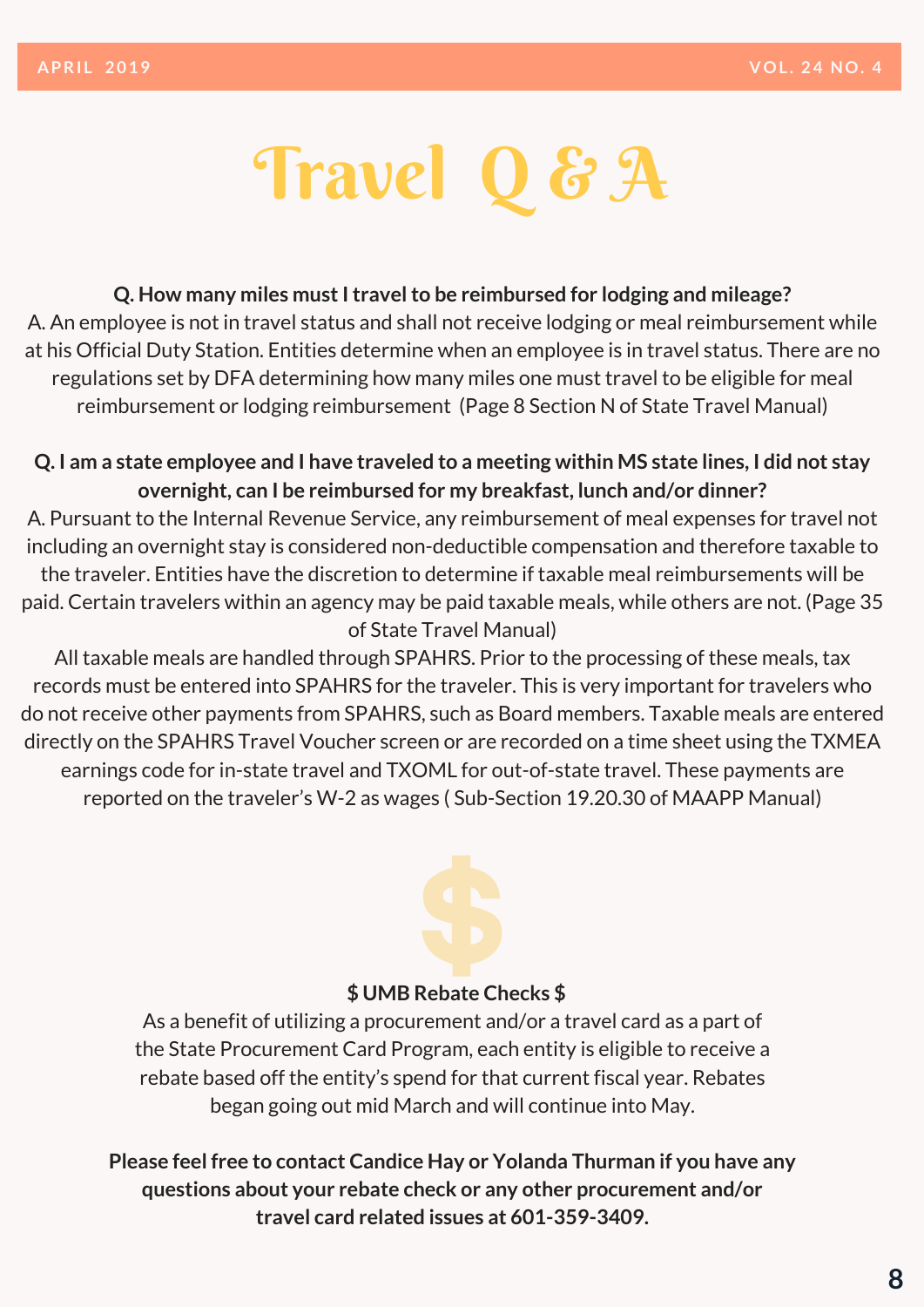# PPRB

### **PPRB Meeting Date**

January 9, 2019 9:00 a.m. February 6, 2019 9:00 a.m. March 6, 2019 9:00 a.m. April 3, 2019 9:00 a.m. May 1, 2019 9:00 a.m. June 5, 2019 9:00 a.m. July 10, 2019 9:00 a.m. August 7, 2019 9:00 a.m. September 4, 2019 9:00 a.m. October 2, 2019 9:00 a.m. November 6, 2019 9:00 a.m. December 4, 2019 9:00 a.m.

### **Submission Deadlines**

December 5, 2018 January 9, 2019 February 6, 2019 March 6, 2019 April 3, 2019 May 1, 2019 June 5, 2019 July 10, 2019 August 7, 2019 September 4, 2019 October 2, 2019 November 6, 2019 December 4, 2019